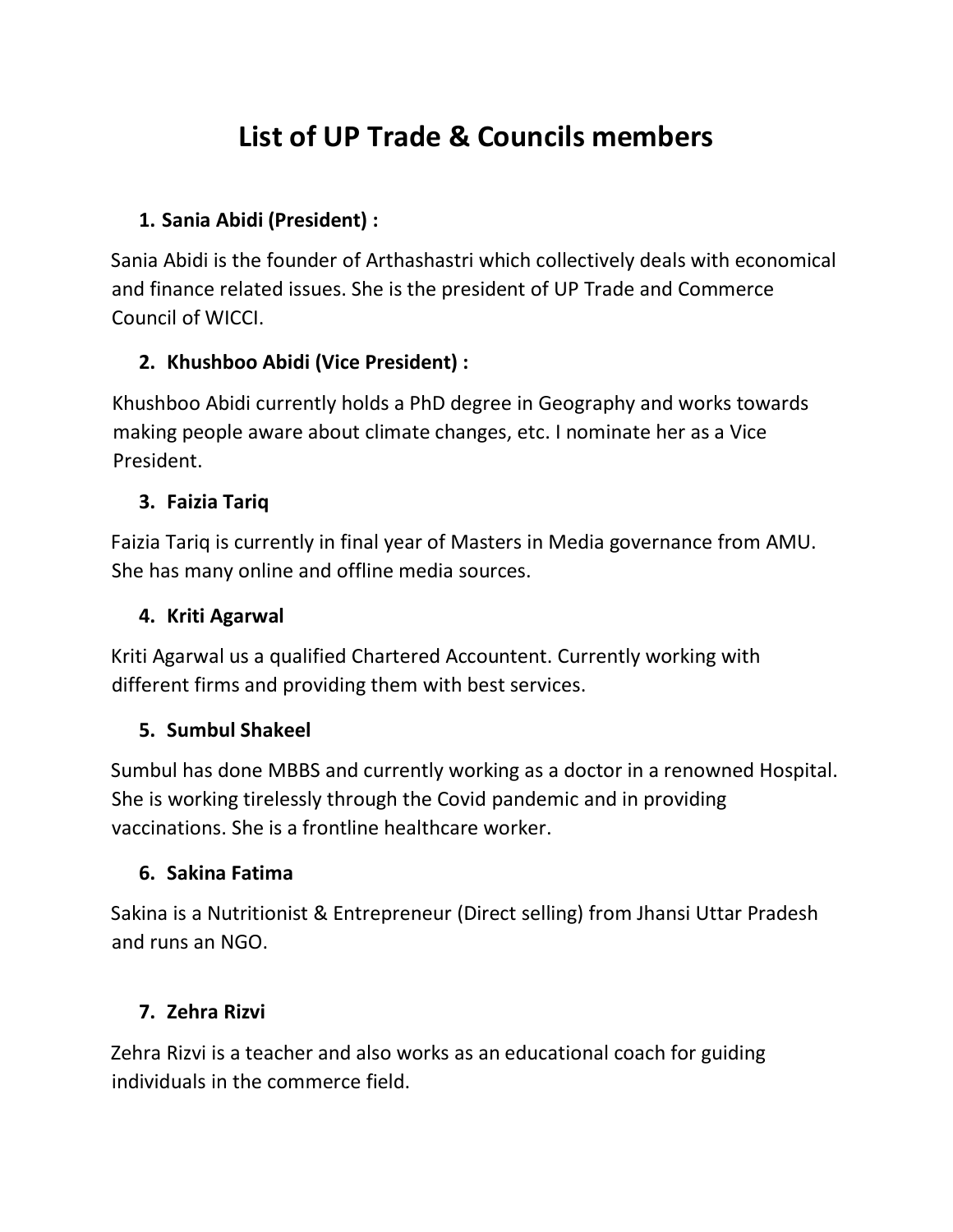# **8. Suruchi Garg**

Suruchi is currently doing a job and she also loves to do Yoga. She wishes to become a Yoga coach someday.

# **9. Nida Abidi**

Nida Abidi has a Masters in Computer Applications. She knows to work on different softwares and everything computer related.

# **10.Simran Chabra**

Simran Chabra is a young professional whose main area of expertise is Interior Designing. She has completed her course few years back and currently she does interior designing on individual basis. Joining this platform will help her in bringing up young women like us and help us to create leadership and team skills. She is looking forward to become a part of such a wonderful team.

# **11.Zoya Fatima**

Zoya has done MBA and currently working in an Edutech company. She wished to open something of her own someday.

# **12.Dilkash Raza**

Dilkash is a founder of Hatch your Health, an E-clinic. She is a nutritionist who works in providing people with healthy diets and lifestyles.

#### **13.Simra Siddiqui**

Simra is currently doing her MBA and has a clothing business as a side business.

# **14.Rafat Fatma**

Rafat Fatma is a teacher by profession. She runs CAT, GMAT Coaching institute in Lucknow and wishes to open a new branch. She believes in the empowerment and upliftment of women in our society and wants to assist people by providing them basic education, vocational training etc.

# **15.Amena Zaidi**

Amena is a PhD in Home Science and currently working as a lecturer in a renowned University.